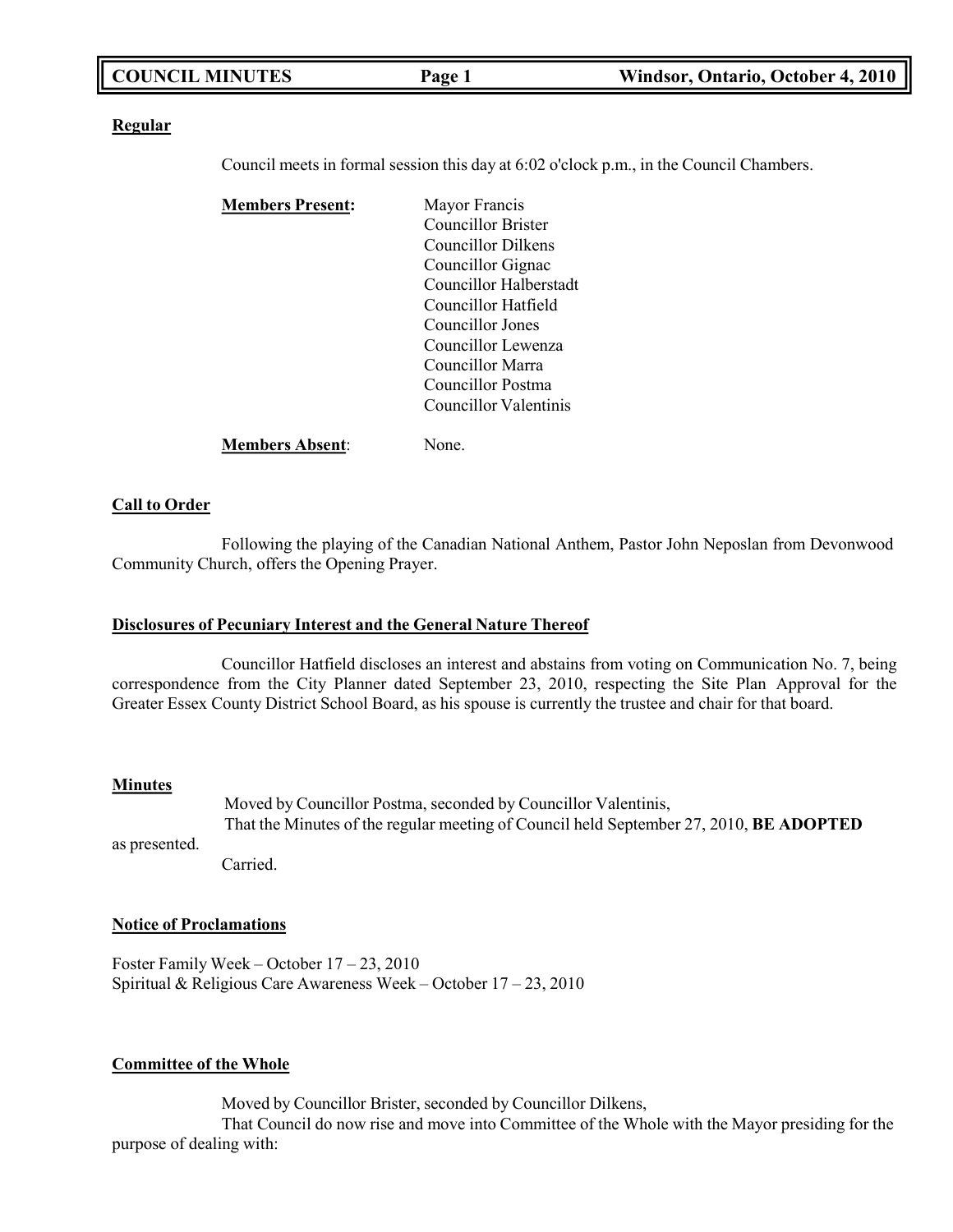- (a) communication items;
- (b) consent agenda;
- (c) hearing requests for deferrals or referrals of any items of business;
- (d) hearing presentations and delegations;
- (e) consideration of business items;
- (f) consideration of Committee reports:
	- (i) **Report of Special In-Camera Meeting or other Committee as may be held prior to Council** (if scheduled);
	- (ii) **Report No. 46 of the Audit Committee** of its meeting held August 26, 2010; and
	- (iii) **Report No. 20 of the Windsor Citizens' Crime Prevention Committee** of its meeting held September 8, 2010

(g) consideration of by-laws 158-2010 through 162-2010 (inclusive). Carried.

## **Communications**

Moved by Councillor Gignac, seconded by Councillor Halberstadt,

**M283–2010** That the following Communication Items 1 to 2 and 4 to 15 inclusive, as set forth in the Council Agenda **BE REFERRED** as noted; that the Minutes of the Transit Windsor Board of Directors and Windsor Chartabus Inc., meetings all held September 15, 2010 **BE ADOPTED;** and further, that Communication No. 3 be dealt with as follows:

## **Communication No. 3:**

Moved by Councillor Jones, seconded by Councillor Hatfield,

**M284-2010** That the City of Windsor **CONTRIBUTE** \$5,000 as a title sponsorship to the University of Windsor Lancers **in support** of the 2011 CIS Canadian National Women's Basketball Championship, which will be held March 18-20, 2011.

Carried.

| <b>Item</b>    | <b>From</b>                    | <b>Description</b>                                                   |
|----------------|--------------------------------|----------------------------------------------------------------------|
|                |                                | Certificate of Approval – Municipal and Private Sewage Works –       |
|                |                                | Construct Sanitary Sewers along the Canadian Pacific Railway between |
|                |                                | Banwell Road and Lauzon Road                                         |
| 1              | Ministry of the                | <b>City Engineer</b>                                                 |
|                | Environment                    | <b>Executive Director of Operations</b>                              |
|                |                                | <b>Manager of Environmental Services</b>                             |
|                |                                | Note & File                                                          |
|                |                                | <b>SW2010</b>                                                        |
|                |                                | Certificate of Approval – Municipal and Private Sewage Works –       |
|                | Ministry of the<br>Environment | Construct Sanitary Sewers on Banwell Road from E.C. Row Expressway   |
| $\overline{2}$ |                                | to the Canadian Pacific Railway                                      |
|                |                                | <b>City Engineer</b>                                                 |
|                |                                | <b>Executive Director of Operations</b>                              |
|                |                                | <b>Manager of Environmental Services</b>                             |
|                |                                | Note & File                                                          |
|                |                                | <b>SW2010</b>                                                        |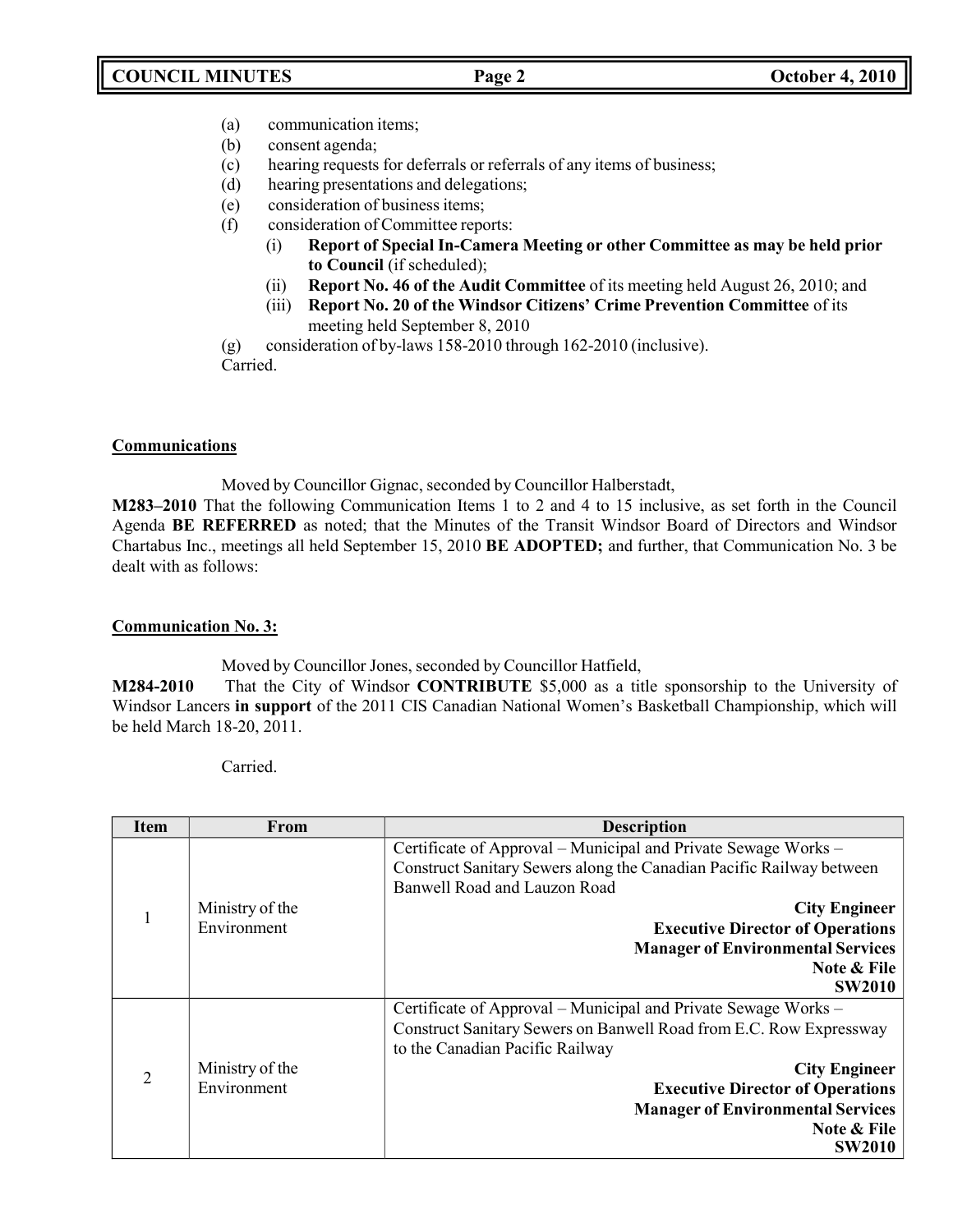**COUNCIL MINUTES Page 3 October 4, 2010**

| 3                 | Request for Support Regarding the 2011 CIS Canadian National<br>Women's Basketball Championship, March 18-20, 2011<br>University of Windsor<br><b>COUNCIL DIRECTION REQUESTED</b><br>Lancers<br><b>Chief Financial Officer &amp; City Treasurer</b> |                                                                                     |
|-------------------|-----------------------------------------------------------------------------------------------------------------------------------------------------------------------------------------------------------------------------------------------------|-------------------------------------------------------------------------------------|
|                   |                                                                                                                                                                                                                                                     | <b>APR2010</b>                                                                      |
|                   |                                                                                                                                                                                                                                                     | Request for Submissions to the Aviva Community Fund Competition                     |
| $\overline{4}$    | Aviva Canada                                                                                                                                                                                                                                        | Note & File                                                                         |
|                   |                                                                                                                                                                                                                                                     | <b>APR2010</b><br>Minutes of the Transit Windsor Board of Directors meeting held    |
|                   |                                                                                                                                                                                                                                                     | September 15, 2010 and the minutes of the Windsor Chartabus Inc.                    |
| 5                 | Transit Windsor Board of<br>Directors                                                                                                                                                                                                               | meeting held September 15, 2010                                                     |
|                   |                                                                                                                                                                                                                                                     | <b>TO BE ADOPTED</b><br><b>MB2010</b>                                               |
|                   |                                                                                                                                                                                                                                                     | Application of Hotel Dieu Grace Hospital for Site Plan Amendment to                 |
|                   |                                                                                                                                                                                                                                                     | permit a three storey addition to the existing Hospital located at 1030             |
| 6                 | City Planner                                                                                                                                                                                                                                        | <b>Ouellette Avenue</b>                                                             |
|                   |                                                                                                                                                                                                                                                     | Note & File                                                                         |
|                   |                                                                                                                                                                                                                                                     | ZS/10799<br>Application of Greater Essex County District School Board for Site Plan |
|                   |                                                                                                                                                                                                                                                     | Approval to permit the construction of Kiss and Ride at the south end of            |
| $\tau$            | City Planner                                                                                                                                                                                                                                        | school property and bus-bay on Mount Royal located at 1355 Cabana Rd.               |
|                   |                                                                                                                                                                                                                                                     | Note & File                                                                         |
|                   |                                                                                                                                                                                                                                                     | ZS/10798<br>Application of 1339539 Ontario Limited (Ray Redekopp) for Site Plan     |
|                   | City Planner                                                                                                                                                                                                                                        | Approval to permit a parking lot, residential uses and façade renovations           |
| 8                 |                                                                                                                                                                                                                                                     | located at 1011-1017 Ouellette Ave.                                                 |
|                   |                                                                                                                                                                                                                                                     | Note & File<br>ZS/10797                                                             |
|                   |                                                                                                                                                                                                                                                     | Application of John Salvatore for Site Plan Approval to permit a daycare            |
| 9<br>City Planner |                                                                                                                                                                                                                                                     | facility located at 3511 Walker Rd.                                                 |
|                   |                                                                                                                                                                                                                                                     | Note & File                                                                         |
|                   |                                                                                                                                                                                                                                                     | ZS/10796<br>Acceptance of Cash Donation to the City of Windsor by the Canada-       |
|                   |                                                                                                                                                                                                                                                     | Japan Society of Windsor (CJSW)                                                     |
| 10                | City Engineer                                                                                                                                                                                                                                       | Note & File                                                                         |
|                   |                                                                                                                                                                                                                                                     | <b>SR2010</b>                                                                       |
| 11                | City Engineer                                                                                                                                                                                                                                       | Placing of Fill Material - Various Council Questions<br>Note & File                 |
|                   |                                                                                                                                                                                                                                                     | <b>SW2010</b>                                                                       |
|                   |                                                                                                                                                                                                                                                     | Service Delivery Review Program Transition Plan for End of Funding on               |
| 12                | Office of the Chief<br>Administrative Officer                                                                                                                                                                                                       | October 31, 2010                                                                    |
|                   |                                                                                                                                                                                                                                                     | Note & File<br>GP/9577                                                              |
|                   |                                                                                                                                                                                                                                                     | Minutes of meeting held September 8, 2010 ( <i>previously distributed</i> for       |
| 13                | Service Delivery Review                                                                                                                                                                                                                             | members of Council only) (copy available upon request)                              |
|                   | <b>Steering Committee</b>                                                                                                                                                                                                                           | Note & File<br><b>MB2010</b>                                                        |
|                   |                                                                                                                                                                                                                                                     | Minutes of meeting held September 21, 2010 ( <i>previously distributed</i> for      |
| 14                | Windsor Licensing                                                                                                                                                                                                                                   | members of Council only) (copy available upon request)                              |
|                   | Commission                                                                                                                                                                                                                                          | Note & File                                                                         |
|                   |                                                                                                                                                                                                                                                     | <b>MB2010</b>                                                                       |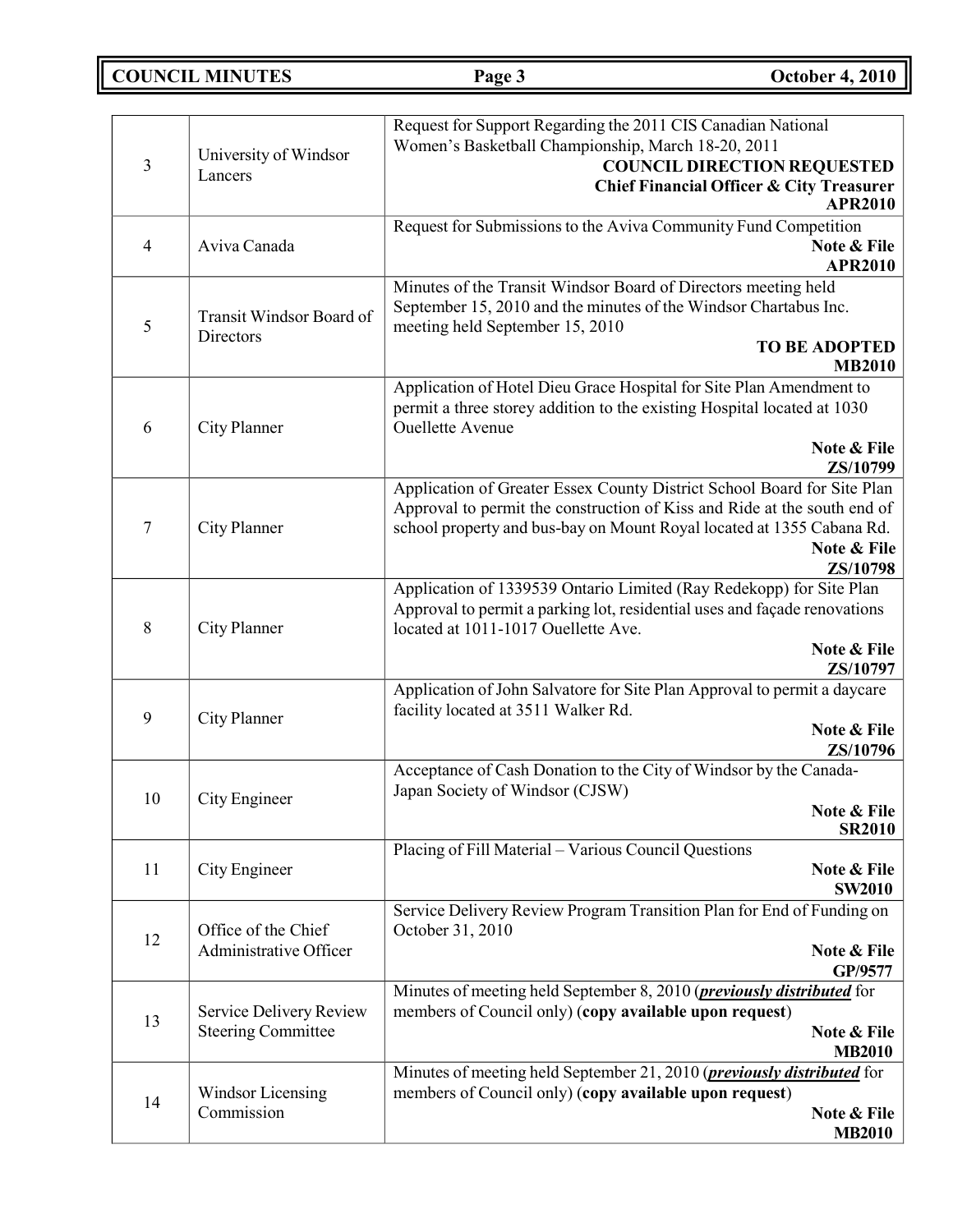| <b>COUNCIL MINUTES</b> | Page 4 | <b>October 4, 2010</b> |
|------------------------|--------|------------------------|
|------------------------|--------|------------------------|

| <b>Windsor Accessibility</b> | Minutes of meeting held September 21, 2010 ( <i>previously distributed</i> for<br>members of Council only) (copy available upon request) |
|------------------------------|------------------------------------------------------------------------------------------------------------------------------------------|
| <b>Advisory Committee</b>    | Note & File                                                                                                                              |
|                              | <b>MB2010</b>                                                                                                                            |

Carried.

Councillor Hatfield discloses an interest and abstains from voting on communication No. 7

## **Consent Agenda**

Moved by Councillor Hatfield, seconded by Councillor Jones,

That the following Consent Agenda and the recommendations contained in the administrative reports **BE APPROVED** as amended:

- Item 3 Part-Lot Control By-Law Exemption Request, 882885 Ontario Limited, east and west sides of Aspenshore Avenue and Aspenshore Court north of McHugh Street
- Item 4 Part Lot Control Exemption Request South Windsor Properties Limited, Intersection of Wilcox Avenue and Roselawn Boulevard
- Item 6 Approval of Award of Tender for Roof Replacement at Little River Pollution Control Plant
- Item 7 Service Delivery Review Program: Service Analysis Report and Update
- Item 8 CQ 34-2010 New Lands-Services
- Item 11 Windsor International Airport, Snow Blower and Regulator Panel ACAP Agreements

Carried.

Moved by Councillor Marra, seconded by Councillor Lewenza,

**M285-2010** That the following consent agenda approved at the October 4, 2010 meeting of Council **BE RECONSIDERED** to allow for Councillors to add and remove items that were inadvertently not dealt with at the appropriate time.

- "Item 3 Part-Lot Control By-Law Exemption Request, 882885 Ontario Limited, east and west sides of Aspenshore Avenue and Aspenshore Court north of McHugh Street
- Item 4 Part Lot Control Exemption Request South Windsor Properties Limited, Intersection of Wilcox Avenue and Roselawn Boulevard
- Item 6 Approval of Award of Tender for Roof Replacement at Little River Pollution Control Plant
- Item 7 Service Delivery Review Program: Service Analysis Report and Update

Item 8 CQ 34-2010 – New Lands-Services

Item 11 Windsor International Airport, Snow Blower and Regulator Panel ACAP Agreements"

Carried.

Moved by Councillor Gignac, seconded by Councillor Halberstadt,

**M286-2010** That the following Consent Agenda and the recommendations contained in the administrative reports **BE APPROVED** as amended:

Item 3 Part-Lot Control By-Law Exemption Request, 882885 Ontario Limited, east and west sides of Aspenshore Avenue and Aspenshore Court north of McHugh Street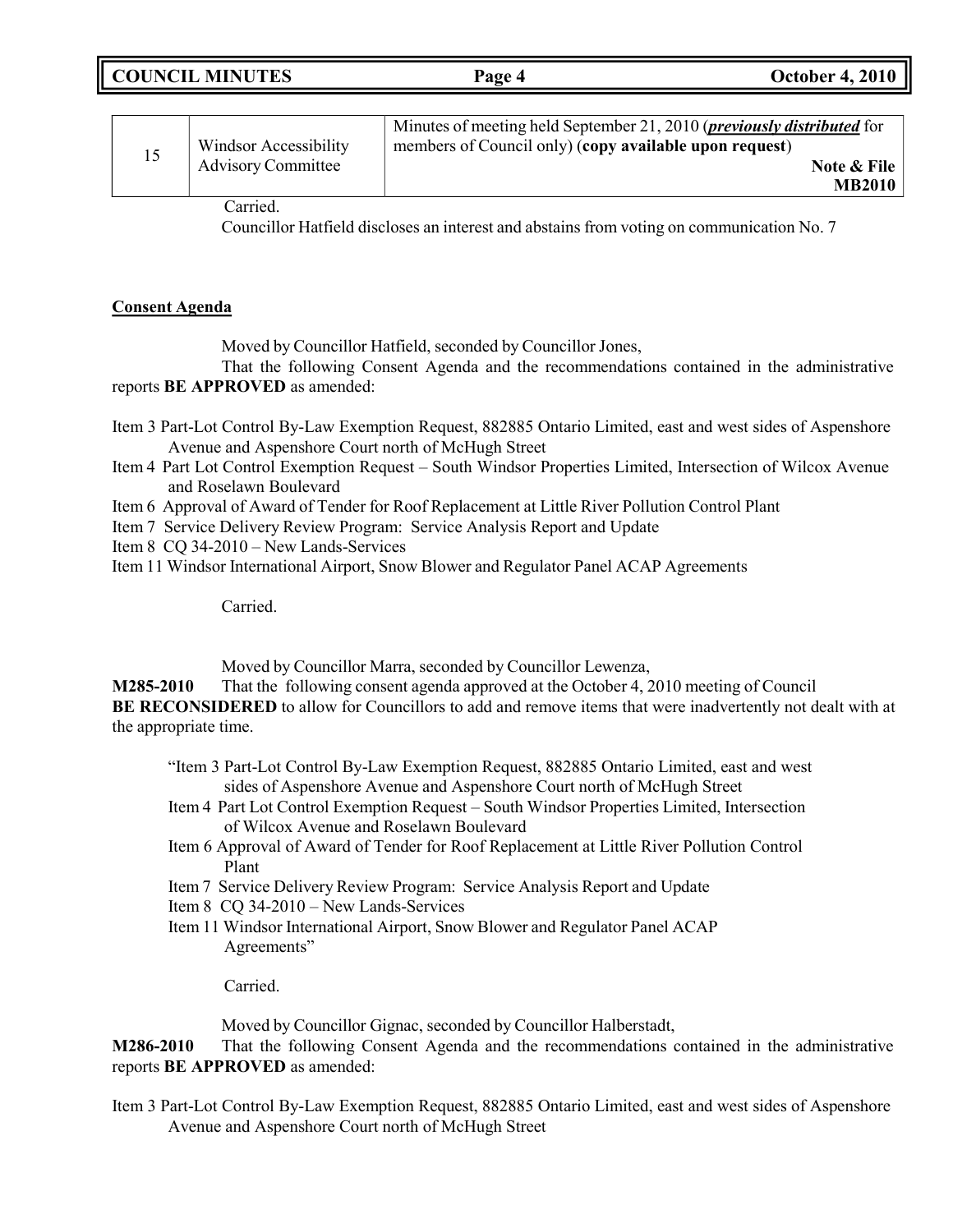|  | <b>COUNCIL MINUTES</b> |
|--|------------------------|
|--|------------------------|

- Item 4 Part Lot Control Exemption Request South Windsor Properties Limited, Intersection of Wilcox Avenue and Roselawn Boulevard
- Item 6 Approval of Award of Tender for Roof Replacement at Little River Pollution Control Plant

Item 9 Application to Convert 2 Residential Apartment Buildings from Rental to Condominium Status, Jason Edgar Limited

Item 10 Response to CQ92-2010

Item 11 Windsor International Airport, Snow Blower and Regulator Panel ACAP Agreements

Carried.

### **Deferrals and/or Referrals and Withdrawals**

### **Item 8 - CQ 34-2010 – New Lands-Services**

At the request of Councillor Marra, this matter is being deferred to the October 18, 2010 meeting of Council to allow for consultation with the affected residents.

## **Item 1 - CQ-2010 – A Review of the City of Edmonton's By-law Number 14600**

At the request of Councillor Valentinis, this matter is being referred to administration to provide clarification pertaining to noise emission standards and the use of sound meters, and to determine if the matter is being addressed at the provincial level.

### **Presentations & Delegations:**

### **DELEGATIONS**

### **Amendment to Draft Approved Plans of Condominium - Boardwalk REIT Properties Holdings Limited**

### **Gerald Tino, Ward 2 resident**

Gerald Tino, Ward 2 resident, appears before Council to request that Council reject the administrative recommendations pertaining to the amendment to the draft approved plans of condominium for Boardwalk REIT Properties Holdings Limited, suggesting that some of the improvements required have not been addressed, and concludes by stating that in this scenario the condominiums will not be affordable for the working poor.

## **Michael Lake, Solicitor representing Boardwalk REIT Properties Holdings Limited**

Michael Lake, Solicitor represent Boardwalk REIT Properties Holding Limited, appears before Council in support of the administrative recommendations for the amendment to the draft approved plans for Condominium, and is available for questions regarding their application.

### **ZP2010** 5

(For final disposition of this matter, see Clause **CR371/2010** in Schedule "A" attached hereto.)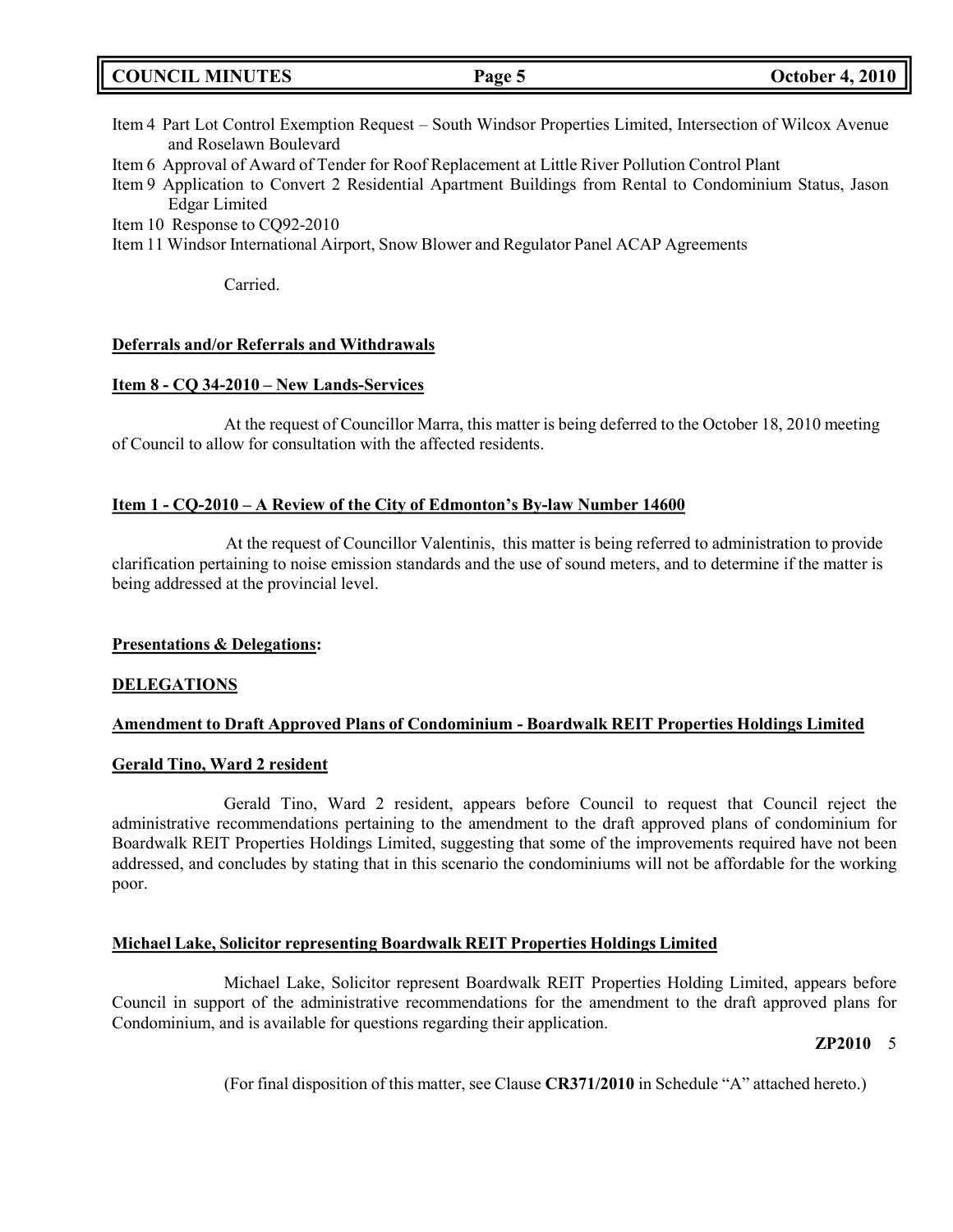**COUNCIL MINUTES Page 6 October 4, 2010**

## **Response to CQ38-2010 Regarding Noise Complaints**

## **Philip Haddad, Downtown Residents Association**

Philip Haddad, Downtown Residents Association, appears before Council to speak in support of the administrative recommendations regarding noise enforcement initiatives, suggesting that the noise enforcement initiatives will enhance quality of life for the downtown residents, and concludes by suggesting that the initiative will promote business in the downtown, and attract outside investors to the Windsor area.

## **R. J. (Bob) Williams, Hospitality Resource Panel, Project Coordinator**

R. J. (Bob) Williams, Hospitality Resource Panel, Project Coordinator, appears before Council to speak in support of the administrative recommendations pertaining to the noise enforcement initiatives, suggesting that there is merit in investigating the proposed initiatives, and concludes by stating that further consultation will happen with the AGCO, DWBIA, Downtown Residents Association, and the downtown bar owners.

Mayor Francis leaves the meeting at 7:02 o'clock p.m. and Councillor Brister assumes the Chair.

## **Alan Richardson, Ward 2 resident**

Alan Richardson, Ward 2 resident, appears before Council to speak in support of some of the administrative recommendations pertaining to the noise enforcement initiatives, stating that noise is an issue throughout the entire city and not only in the downtown area, and concludes by suggesting various options available to Council, such as maintaining the Town and Gown Committee for an additional year, as well as the creation of the "Complaint Template" for complainants.

## **Renaldo Agostino, business owner in the downtown core.**

Renaldo Agostino, business owner in the downtown core, appears before Council to request that Council reject the administrative recommendations pertaining to the noise enforcement initiatives, suggesting that the statistics presented to Council illustrate that 1% of all noise complaints investigated through the by-law enforcement unit occurred in the downtown core, and concludes that these recommendations will penalize the already declining bar industry even further, and that there was a lack of proper consultation on this file.

## **Rob Katzman, business owner in the downtown core.**

Rob Katzman, business owner in the downtown core, appears before Council to request that Council reject the administrative recommendations pertaining to the noise enforcement initiatives, suggesting that business owners are already over-regulated, and further suggests that administration is implementing initiatives for issues that do not exist, and that there was a lack of proper consultation on this file.

Mayor Francis returns to the meeting at 7:15 o'clock p.m. and Councillor Brister returns to his seat at the Council table.

## **AB2010** 2

(For final disposition of this matter, see Clause **CR367/2010 and CR368/2010** in Schedule "A" attached hereto.)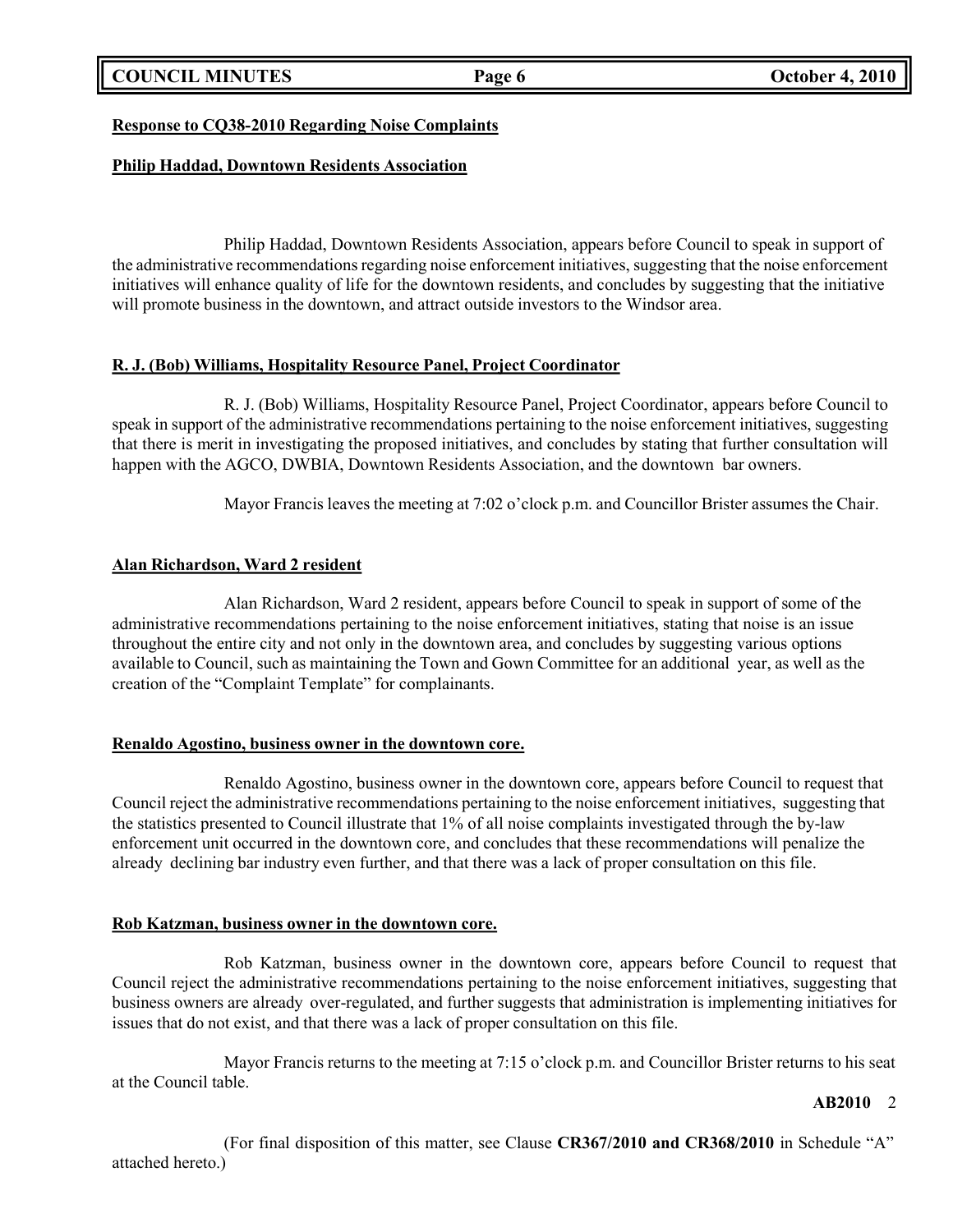## **COUNCIL MINUTES Page 7 October 4, 2010**

## **Windsor Citizens' Crime Prevention Committee Report No. 20**

## **Michael Lucier, Coordinator, Children's Safety Village and Shawn Boutette, Chair, Children's Safety Village Board of Directors, Assistant Chief Fire Prevention Officer, Windsor Fire and Rescue Services Safety**

Michael Lucier, Coordinator, Children's Safety Village and Shawn Boutette, Chair, Children's Safety Village Board of Directors, Assistant Chief Fire Prevention Officer, Windsor Fire and Rescue Services appear before Council in support of the committee recommendation for a potential takeover by the Children's Safety Village of the management and implementation of citizen based crime prevention , and are available for questions on this proposal.

Moved by Councillor Marra, seconded by Councillor Dilkens **M287-2010** That Report **No. 20 of the Windsor Citizens' Crime Prevention Committee** of its meeting held September 8, 2010 **BE ADOPTED** as presented. Carried.

MB2010

## **Regular Business Items (for final disposition of these matters see Schedule "A" attached)**

Item 7 Service Delivery Review Program: Service Analysis Report and Update

### **Consideration of Committee Reports**

| M288-2010                       | Moved by Councillor Hatfield, seconded by Councillor Valentinis,                  |
|---------------------------------|-----------------------------------------------------------------------------------|
| as presented.                   | That the Report of the special In-camera meeting held October 4, 2010, BE ADOPTED |
|                                 | Carried.<br>ACO2010                                                               |
| M289-2010                       | Moved by Councillor Postma, seconded by Councillor Valentinis,                    |
| <b>BE ADOPTED</b> as presented. | That Report No. 46 of the Audit Committee of its meeting held August 26, 2010     |
|                                 | Carried.<br>MB2010                                                                |

### **By-laws**

Moved by Councillor Brister, seconded by Councillor Dilkens,

That the following By-laws No. 158-2010 through 162-2010 (inclusive), be introduced and read a first and second time:

- 158-2010 "A BY-LAW TO PROVIDE THAT PART-LOT CONTROL SHALL NOT APPLY TO CERTAIN LAND THAT IS WITHIN REGISTERED PLAN 12M521, IN THE CITY OF WINDSOR"
- 159-2010 "A BY-LAW TO PROVIDE THAT PART-LOT CONTROL SHALL NOT APPLY TO CERTAIN LAND THAT IS WITHIN REGISTERED PLAN 1305, IN THE CITY OF WINDSOR"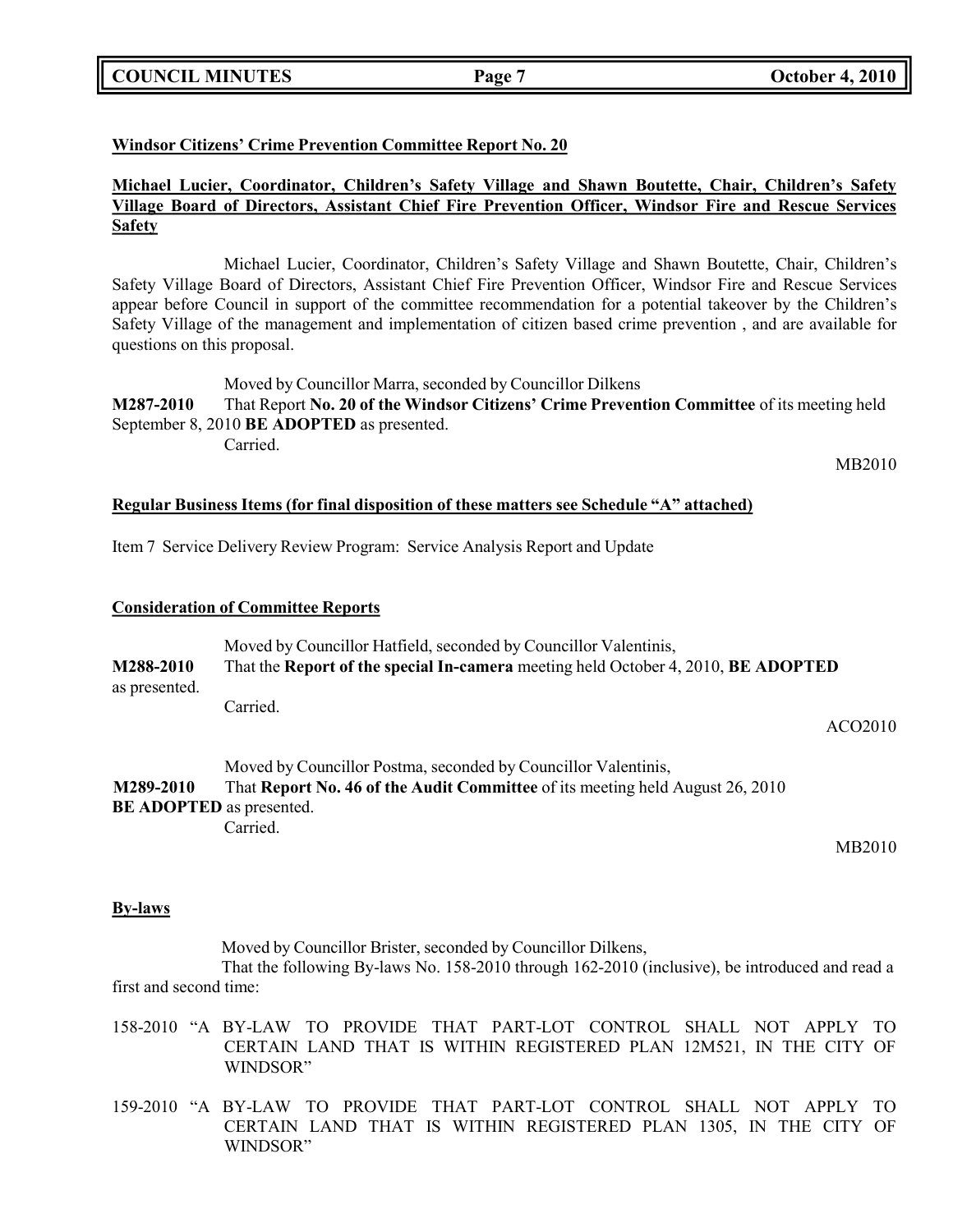**COUNCIL MINUTES Page 8 October 4, 2010**

- 160-2010 "A BY-LAW TO ESTABLISH STANDARDS, REGULATIONS AND MAINTENANCE REQUIREMENTS FOR SWIMMING POOLS, THEIR ENCLOSURES AND EQUIPMENT"
- 161-2010 "A BY-LAW TO FURTHER AMEND BY-LAW NUMBER 6716, BEING A BY-LAW RESPECTING THE EMISSION OF SOUNDS FOR THE CORPORATION OF THE CITY OF WINDSOR"
- 162-2010 "A BY-LAW TO CONFIRM THE PROCEEDINGS OF THE COUNCIL OF THE CORPORATION OF THE CITY OF WINDSOR AT ITS MEETING HELD ON THE FOURTH DAY OF OCTOBER, 2010"

Carried.

Moved by Councillor Gignac, seconded by Councillor Halberstadt,

That the Committee of the Whole does now rise and report to Council respecting the business items considered by the Committee:

| <b>Communication Items (as amended)</b> |
|-----------------------------------------|
|-----------------------------------------|

- **2) Consent Agenda (as amended)**
- **3) Items Deferred**
- **Items Referred**
- **4) Consideration of the Balance of Business Items (see Schedule "A")**
- **5) Committee Reports (as presented)**
- **6) By-laws given first and second readings (as presented)**

Carried.

### **Notices of Motion**

None presented.

### **Third Reading of By-laws**

Moved by Councillor Hatfield, seconded by Councillor Jones,

That the following By-laws No. 158-2010 through 162-2010 (inclusive), having been read a first and second time be now read a third time and finally passed and that the Mayor and Clerk **BE AUTHORIZED** to sign and seal the same notwithstanding any contrary provision of the Council.

Carried.

## **Petitions**

None presented.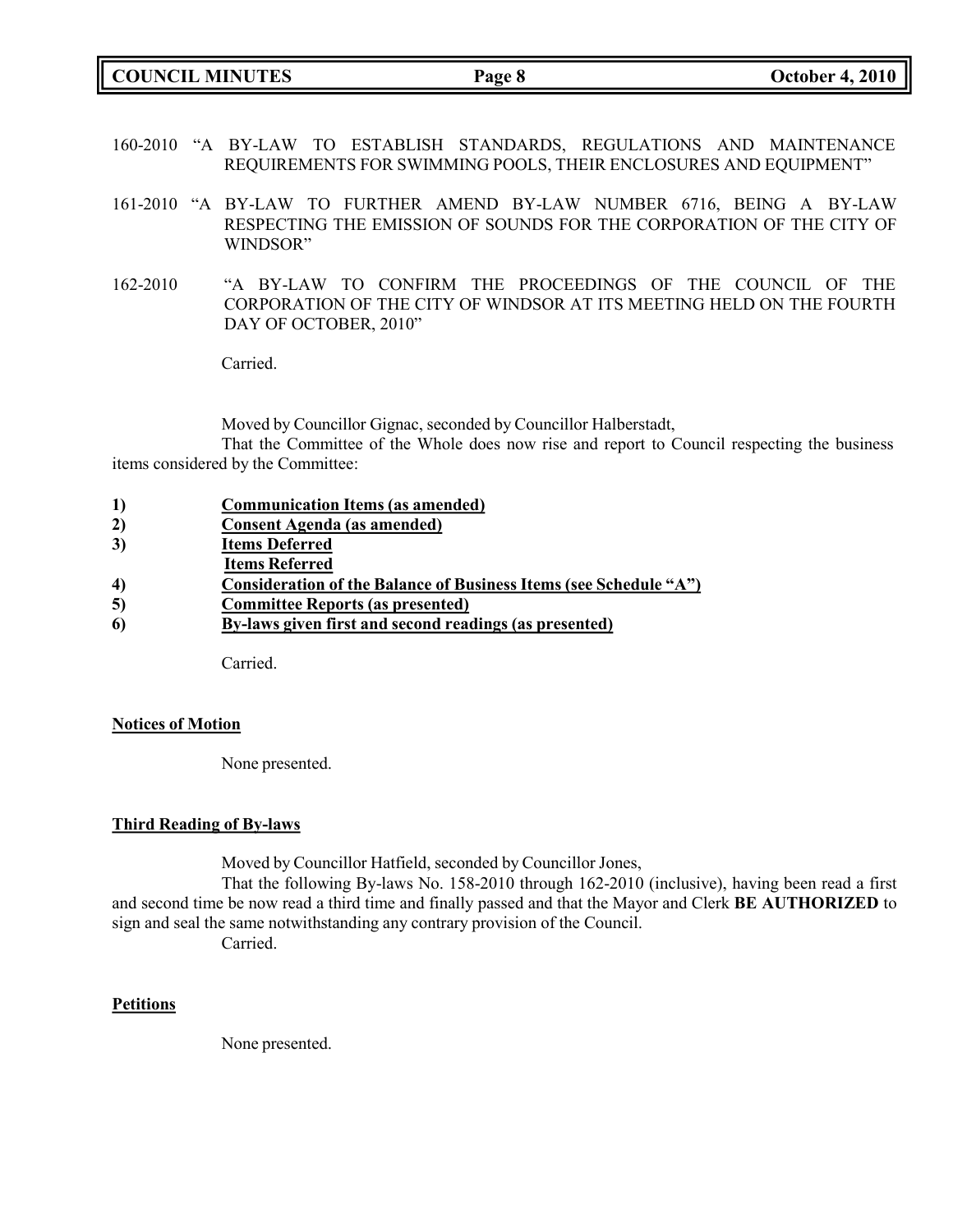# **COUNCIL MINUTES Page 9 October 4, 2010**

## **Council Questions**

Moved by Councillor Postma, seconded by Councillor Valentinis,

**M290-2010** That the Council Questions arising from the previous meeting of Council and listed by the Clerk **BE NOW CONSIDERED** for purposes of discussion, and further, that the Administration **BE DIRECTED** to proceed with the necessary actions to respond to the Council Questions consistent with Council's instructions. Carried.

ACOQ2010

## **Adjournment**

Moved by Councillor Brister, seconded by Councillor Dilkens,

of the Mayor. That this Council meeting stand adjourned until the next regular meeting of Council or at the call

Carried.

Accordingly, the meeting is adjourned at 8:00 o'clock p.m.

**MAYOR**

**CITY CLERK**

### **THIS IS A DRAFT COPY**

## **SUPERVISOR OF COUNCIL SERVICES**

### **DEPUTY CITY CLERK/SENIOR MANAGER OF COUNCIL SERVICES**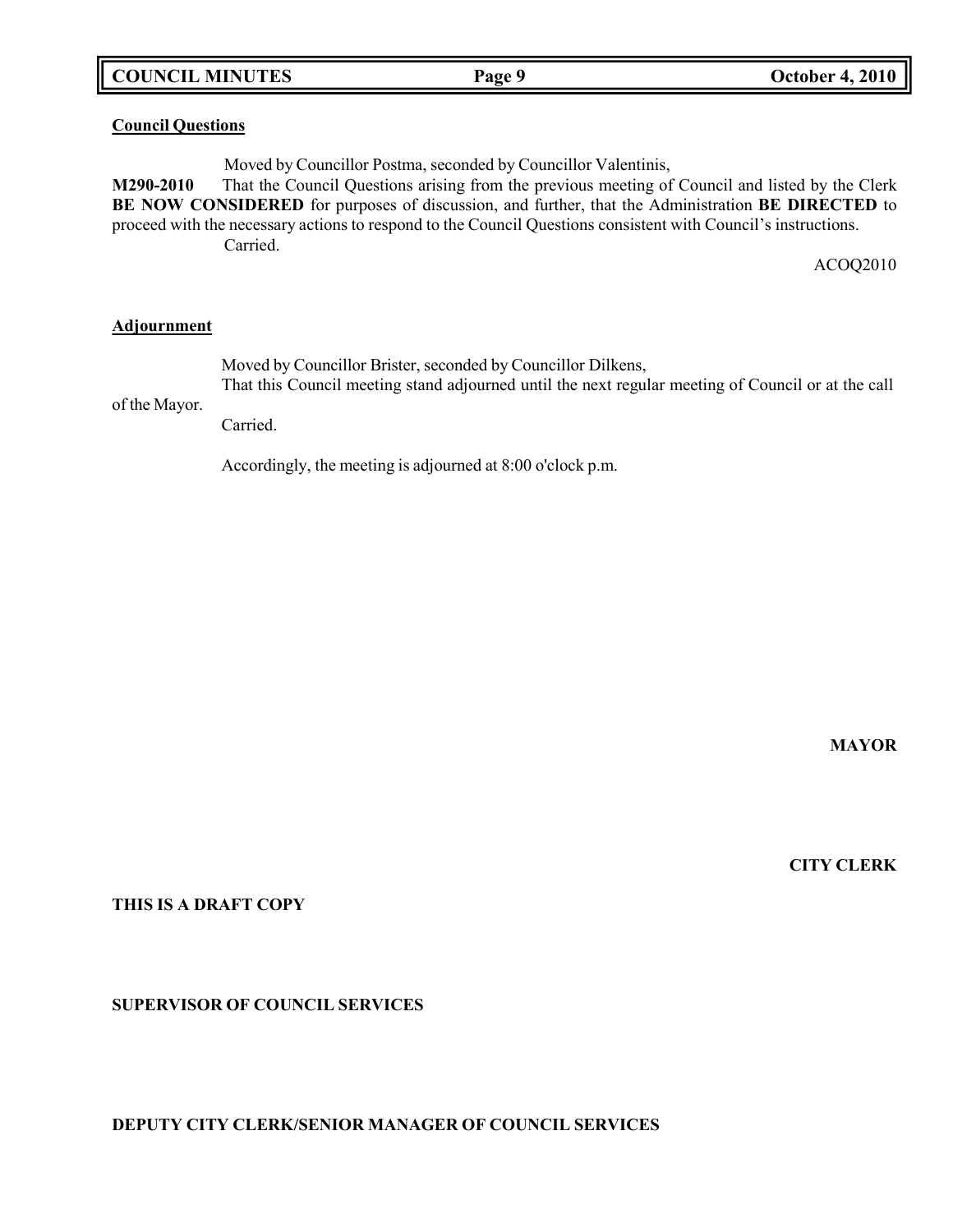# **COUNCIL MINUTES Page 10 October 4, 2010**

Valentinis Jones

### CR366/2010

That the report of the Chief Building Official dated August 16, 2010 entitled "A Review of the City of Edmonton's By-law Number 14600" **BE REFERRED** to administration to allow for clarification in reference to the noise emission standards and the use of sound meters, and whether or not the Province is addressing this issue.

Carried.

Report Number **14866 AB2010 1**

**Internal Distribution** Building [Ann Kalinowski] Chief Building Official City Clerk/Licence Commissioner City Solicitor

Halberstadt Hatfield

## CR367/2010

That the following recommendations 1 through 6 from the Report of the Chief Building Official dated July 6, 2010 entitled "Response to Council Question CQ38-2010 Regarding Noise Complaints" **BE REFERRED** to the Business Improvement Area Development Officer to allow for further consultation with the Hospitality Resource Panel, the DWBIA, the business owners within the DWBIA, as well as other residents from all areas of the City:

- i. That the Licence Commissioner **BE DIRECTED** to investigate the feasibility of controlling garage doors and noise abatement measures through the licensing process for Hospitality and Entertainment Lounge Licensees;
- ii. That the Licence Commissioner consider making recommendations to the AGCO requesting that conditions **BE PLACED** onto the liquor licence of business establishments that have chronic by-law violations;
- iii. That Licensing, through the Windsor Licensing Commission, consider sanctions on businesses featuring garage doors and other methods of creating large openings onto the sidewalk. Tighter controls on the size of garage doors, and hours of opening, for offenders will be considered;
- iv. That joint enforcement be pursued with Windsor Police Services, Building Department Compliance & Enforcement, Windsor Fire & Rescue, Windsor-Essex Health Unit, Alcohol and Gaming Commission (AGCO);
- v. That Administration request the Ontario Provincial Police (OPP), who regulate security personnel in bars under the Private Security and Investigative Services Act, to conduct enforcement reviews within the City of Windsor to ensure compliance;
- vi. That Legal Counsel review the Emission of Sound By-law 6716 in an effort to improve the language and make it easier to obtain a conviction, i.e. definition of noise.

Carried.

Councillors Lewenza and Valentinis voting nay.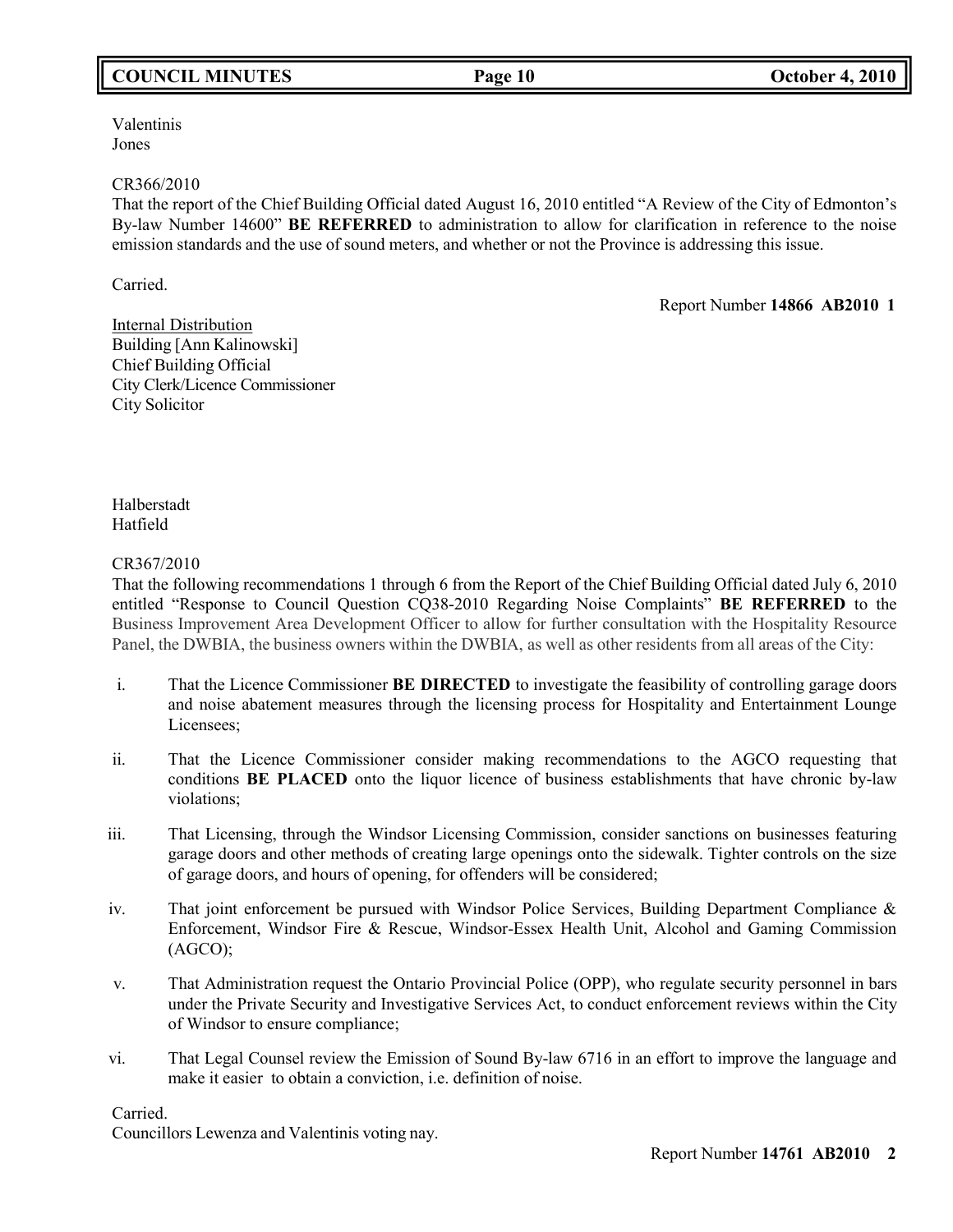# **COUNCIL MINUTES Page 11 October 4, 2010**

Internal Distribution Building [Ann Kalinowski] Chief Building Official Supervisor of Licensing Fire Chief City Solicitor City Planner Planning – Rose McLaughlin

Halberstadt Hatfield

CR368/2010

That the following recommendations 7 through 10 from the Report of the Chief Building Official dated July 6, 2010 entitled "Response to Council Question CQ38-2010 Regarding Noise Complaints" **BE APPROVED** as follows:

- vii. That a "Complaint Template" **BE DEVELOPED** by the Legal Department for use by persons wishing to lodge a noise complaint. The Template would assist complainants by directing them to collect data such as the date the offence occurred, the time of day, the length of offence, etc;
- viii. That the Building Department Compliance & Enforcement Unit alter work schedules from April 1st to October 31<sup>st</sup> in an effort to conduct more night inspections within BIA and target locations within the City where there is a history of site specific noise complaints;
- ix. That the Chief Building Official (CBO) canvas municipalities' best practices for noise abatement measures;
- x. That Legal Counsel research the feasibility of having the Ministry of Labour Inspectors review sound levels in bar type establishments to determine whether there is a negative effect on the health and safety of employees under the *Occupational Health and Safety Act*.

Carried. Councillors Lewenza and Valentinis voting nay.

Report Number **14761 AB2010 2**

Internal Distribution Building [Ann Kalinowski] Chief Building Official City Clerk/Licence Commissioner Supervisor of Licensing City Solicitor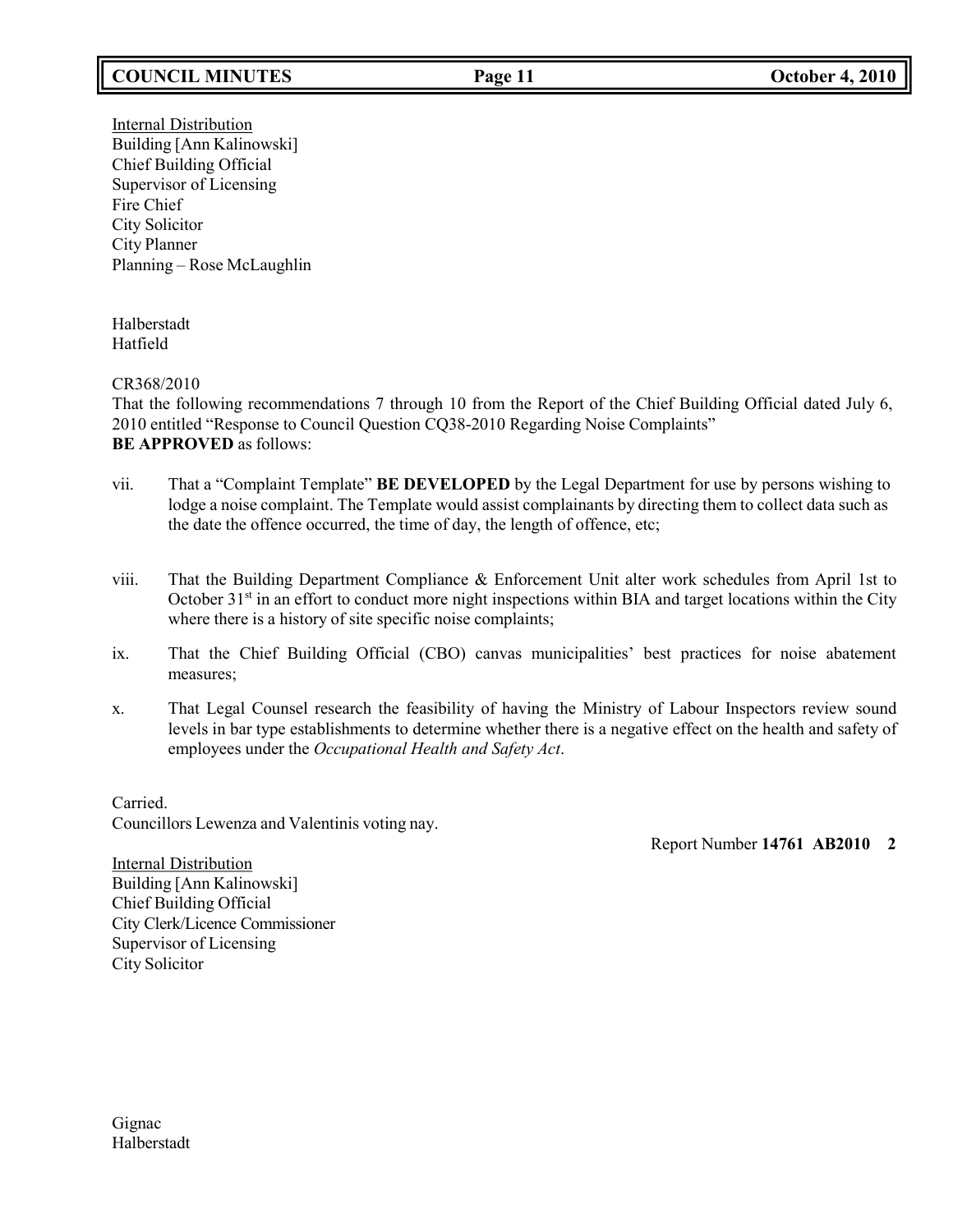## **COUNCIL MINUTES Page 12 October 4, 2010**

### CR369/2010

**I** That the application of 882885 Ontario Limited (Bill Salzer, agent) for part-lot control exemption for the lands legally described as Part of Blocks 1, 2, 6 and 7, Plan 12M-521, as identified on attached **Map No. PLC-005/10-1,** all located on the east and west sides of Aspenshore Avenue and Aspenshore Court, to allow for the lands to be sold as street townhouse or semi-detached dwelling units **BE APPROVED** for a period of 5 years.

## **II** That By-law 158-2010 **BE ENACTED.**

Carried.

Appendices Map No. PLC-005/10-1

Internal Distribution Planning [Tom Cadman] City Planner Manager of Development Applications City Solicitor

## Gignac Halberstadt

### CR370/2010

- **I** That the application of *South Windsor Properties Limited*  (Karl Tanner, agent) for part lot control exemption for the lands legally described as **Part Lots 1-9, inclusive, and part of Lot 237, Part of Wilcox Avenue (closed), and Part of Block "B", Registered Plan 1305, now designated as Parts 5, 7, and Parts 9 through 27 inclusive, on Reference Plan 12R-21171**, all located near the intersection of Wilcox Avenue and Roselawn Boulevard (see attached Map No. PLC-006/10-1) to allow for the lands to be sold for single unit dwellings **BE APPROVED** for a period of 3 years .
- **II** That a 1 foot reserve **BE CONVEYED** to the City along the Dougall Avenue side of the subject parcel prior to January 1, 2011.

**III** That By-law No. 159-2010 **BE ENACTED.**

Carried.

Appendices PLC-006/10-1 Report Number **14916 ZPLC2010 C4**

Report Number **14896 ZPLC2010 C3**

Internal Distribution Planning [Jim Abbs] City Planner Manager of Development Applications City Solicitor

Gignac Halberstadt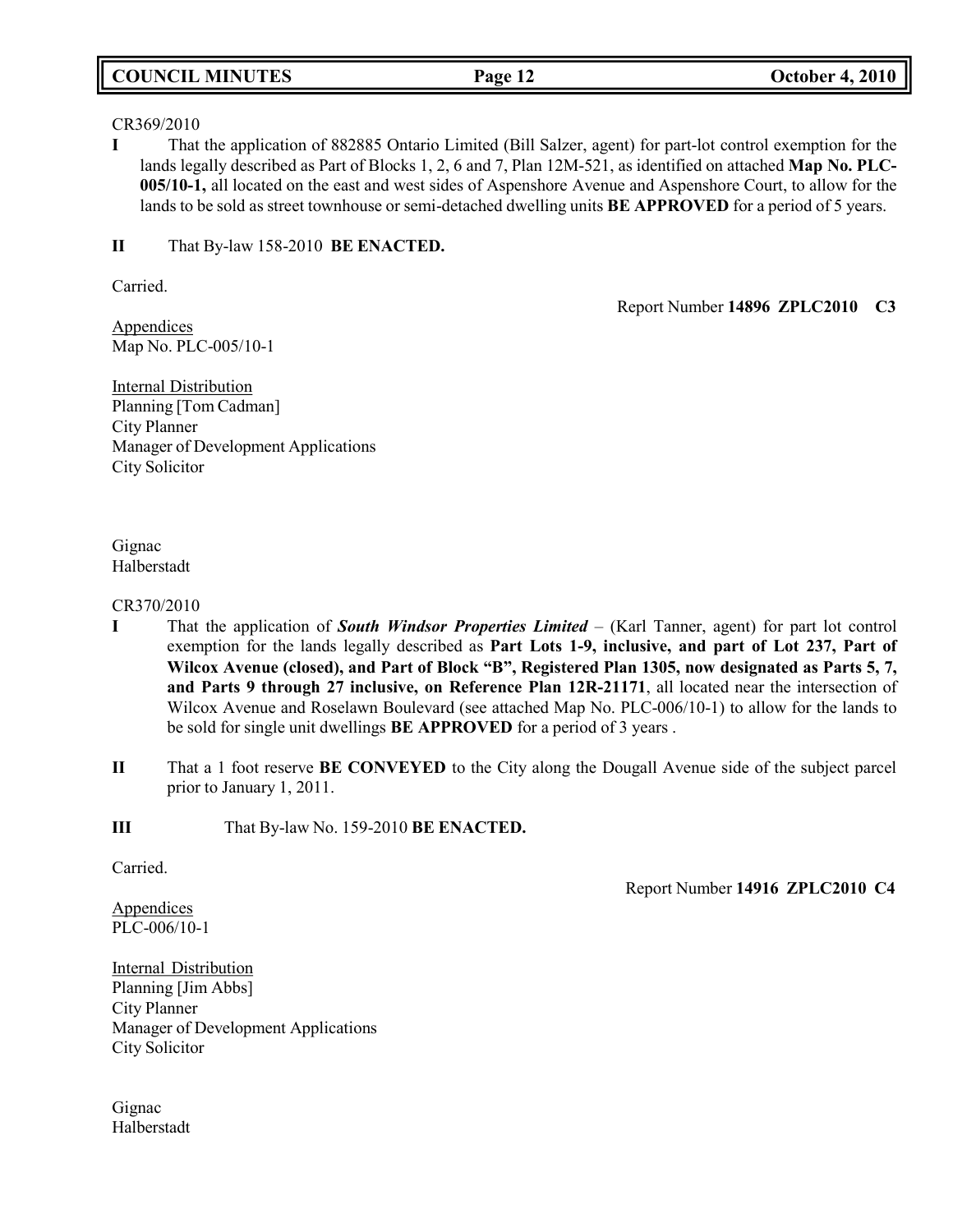## **COUNCIL MINUTES Page 13 October 4, 2010**

## CR371/2010

- I. That the request of Boardwalk REIT Properties Holdings Limited for amendments to the conditions of Draft Approval for Condominium Files CDM-005/06, CDM-008/07, CDM-009/07, CDM-010/07, CDM-011/07, CDM-012/07, CDM-014/07, CDM-015/07, CDM-017/07 and CDM-018/07, located at various locations within the City, as presented on Appendix No. 1, **BE APPROVED** in accordance with the Appendix No. 2 of this report, and further, that the Council Resolutions for these plans, also **BE AMENDED** in accordance Appendix No. 2 of this report.
- II. That the existing Condominium Agreements for these plans of condominium, **BE AMENDED** in accordance with the amended conditions of Draft Approval identified in Appendix No. 2 of this report, and that the CAO and City Clerk **BE AUTHORIZED** to execute the amending agreements in form satisfactory to the City Solicitor.

Carried.

Report Number **14911 ZP2010 5**

Internal Distribution Planning [Tom Cadman] City Planner Manager of Development Applications City Solicitor

Gignac Halberstadt

### CR372/2010

THAT Council **APPROVE** the award of Tender No. 121-10 for the Roof Replacement at Little River Pollution Control Plant, 9410 Little River Road to Kingsville Roofing in the amount of One Hundred Eighty Two Thousand Three Hundred and Twenty Seven Dollars (\$182,327.00) excluding HST to **BE FUNDED** from account 007- 5410-7085008 - Roof Replacement Project;

That the Chief Administrative Officer and City Clerk **BE AUTHORIZED** to sign a contract, with the compliant low tender, satisfactory in form to the City Solicitor, in technical content to the Manager of Real Property Asset Planning and in financial content to the City Treasurer.

Carried.

Report Number **14913 SW/10045 C6**

Internal Distribution Hospitality & Corporate Facility Planning [Donna Desantis/S. Grando] Manager of Real Property Asset Planning Manager of Purchasing & Risk Management Chief Financial Officer/City Treasurer City Solicitor

Jones Hatfield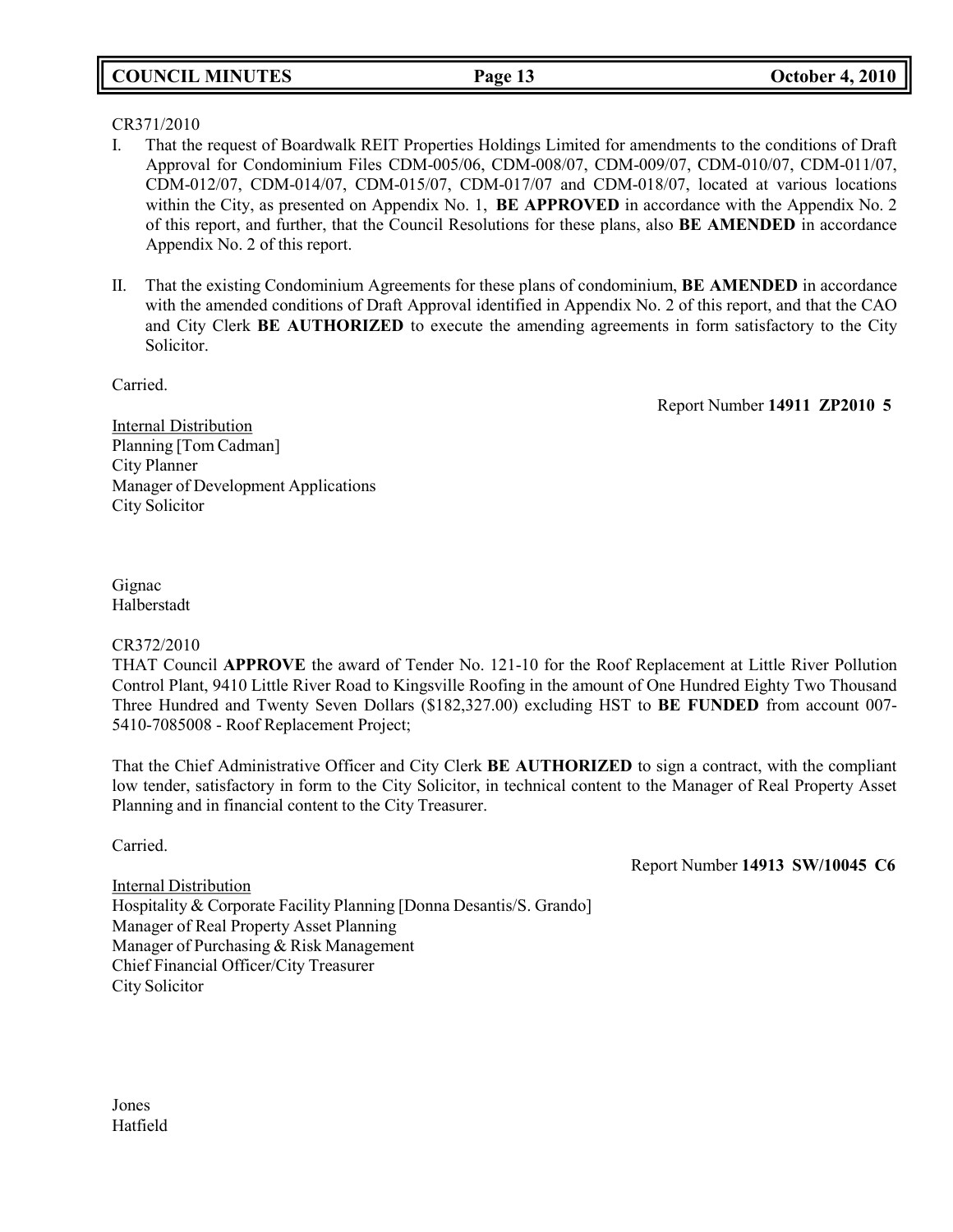## **COUNCIL MINUTES Page 14 October 4, 2010**

### CR373/2010

That Council **RECEIVE** the report of the Chief Administrative Officer dated April 9, 2010 entitled "Service Delivery Review Program: Service Analysis Report and Update" for information; and

That Council **DIRECT** the Chief Administrative Officer and the City Clerk to bring this report forward for a Strategic Planning Session to be held during the new Council orientation period after the municipal election on October 25, 2010.

Carried.

Councillors Postma and Lewenza were absent from the meeting when the vote was taken on this matter.

Report Number **14908 GP/9577 7**

Internal Distribution Chief Administrative Office [Melinda Munro] Chief Administrative Officer City Clerk/Licence Commissioner Deputy Clerk

Marra Jones

### CR374/2010

That the report of the City Engineer dated September 23, 2010 entitled " CQ 34-2010 –New Lands – Services" **BE DEFFERED** to the October 18, 2010 meeting of Council, to allow for consultation with the affected residents regarding this report.

Carried.

Report Number **14914 SW2010 8**

Internal Distribution Public Works [Mario Sonego, City Engineer] City Planner Chief Building Official City Solicitor Council Secretariat

Gignac Halberstadt

## CR375/2010

- **I** That the application of Jason Edgar Limited. (N. Guttman, agent) for draft plan of condominium approval for the Edgar and Jason Apartment buildings, located on two properties legally described as Part Block A, Plan M16; RP EXR104 Part 1 & Parts 4 to 6 and Part Block A, Plan M16; RP EXR104 Part 2 & Part 3, at 6335 & 6355 Edgar Street and 1116 & 1126 Garden Court Drive, on the south side of Edgar Street between Garden Court Drive and Homedale Boulevard, to permit the conversion of 82 residential dwelling units in 2 buildings from rental to condominium status, as shown on the attached Map No. CDM-003/10-2, **BE APPROVED** since all requirements and works required in Council Resolution CR447/2006 (Appendix 'A') have been satisfied and addressed in the existing condominium agreement.
- **II.** That the draft plan approval shall lapse on October 4, 2013 (3 years from the date of approval).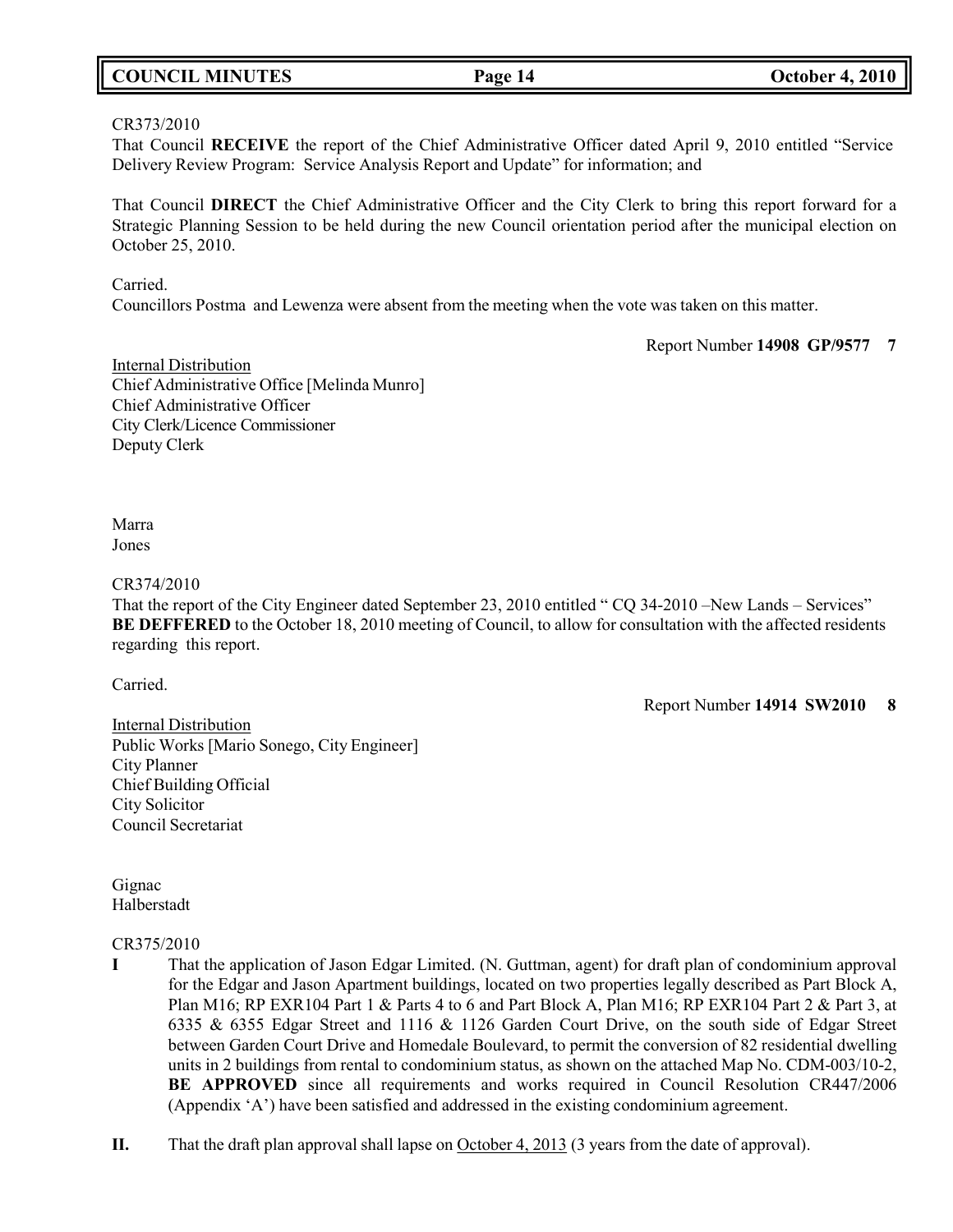**III.** That Council **REIMBURSE FEES**, in the amount of \$13,024.00 (\$15.589.00 – fees collected minus administrative costs of \$2565.00), to the applicant, since it is essentially the same plan of condominium approved by Council in 2006 (CR447/2006) and all applicable fees were collected at that time.

Carried.

Report Number **14884 ZP/9313 C9**

**Appendices** Map No. CDM-003/10-2

Internal Distribution Planning [Tom Cadman] City Planner Manager of Development Applications Chief Financial Officer/City Treasurer City Solicitor

Gignac Halberstadt

## CR376/2010

That where planning approvals for Plans of Subdivision, Condominium and Condominium Conversion have lapsed, a new complete application **IS REQUIRED** to be submitted together with full application fees to the Planning Department, and that consideration **BE GIVEN** to reimburse a portion of the fees not related to the review/processing/approval (i.e. required staff time, public notification costs, etc.) of the application and that this reimbursement (if any) be subject to Council's Approval.

Carried.

Report Number **14925 ZP2010 C10**

Internal Distribution Planning [Don Wilson] City Planner Chief Financial Officer/City Treasurer City Solicitor

Gignac Halberstadt

CR377/2010

1. THAT the Chief Administrative Officer and City Clerk **BE AUTHORIZED** to sign the Airport Capital Assistance Program Contribution Agreements which reflects the change in contribution share to 85 percent ACAP and 15 percent City with the Minister of Transport, satisfactory in form to the City Solicitor, in financial content to the Chief Financial Officer and City Treasurer, and in technical content to the City Engineer, and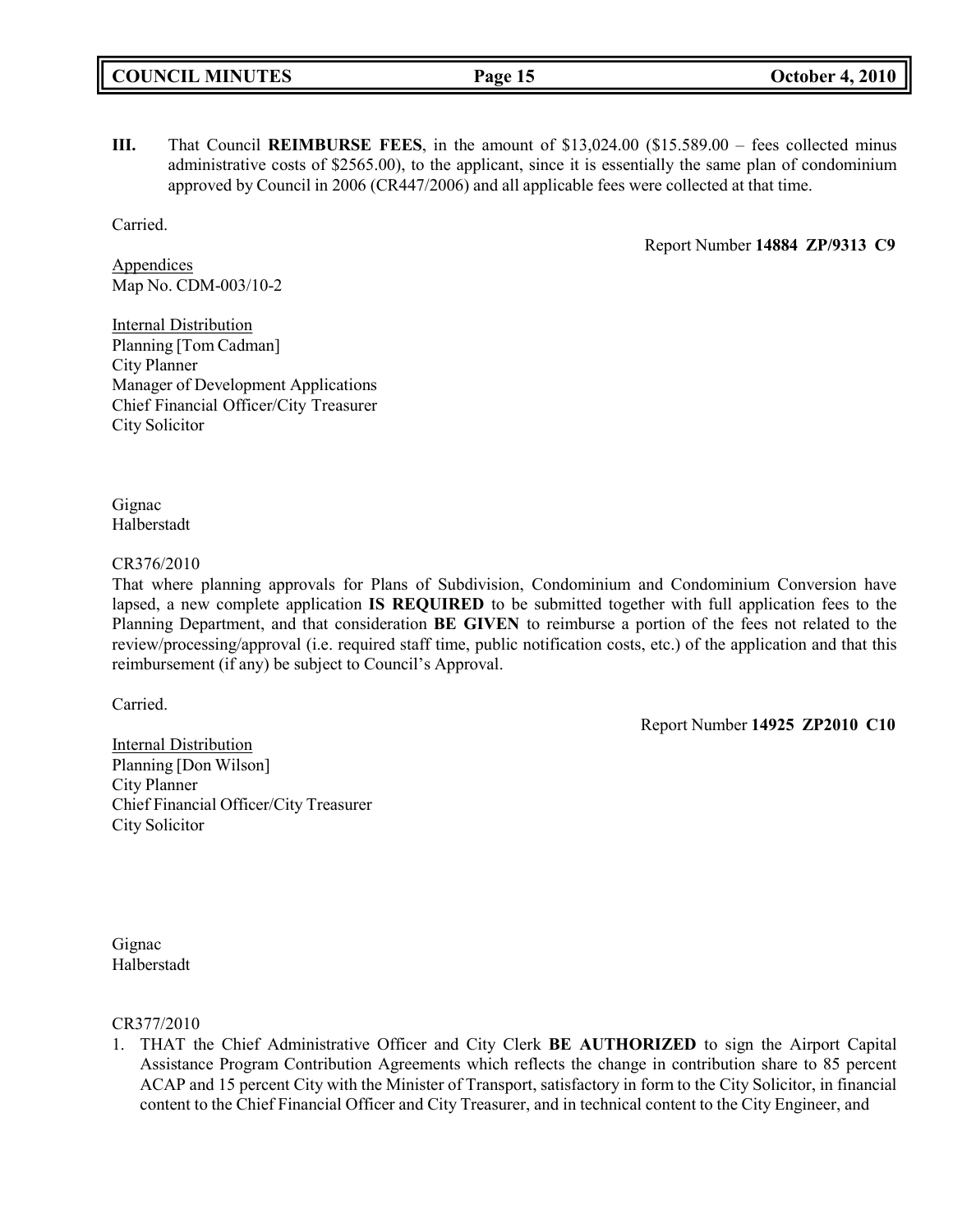|  | <b>COUNCIL MINUTES</b> |
|--|------------------------|
|--|------------------------|

2. THAT in order to proceed with the procurement of a snow blower and regulator electrical panels herein, the City Engineer **BE AUTHORIZED** to proceed with the Award of Tenders to the low bidders, subject to the tenders meeting project specifications and the City share being equal to or less than the costs approved in CR33/2009 and subject to the terms and conditions of the City's Purchasing By-law 400-2004 (as amended).

Carried.

Report Number **14922 APM/10315 C11**

Internal Distribution Public Works [Tiffany Pocock] City Engineer Manager of Purchasing and Risk Management Chief Financial Officer/City Treasurer City Solicitor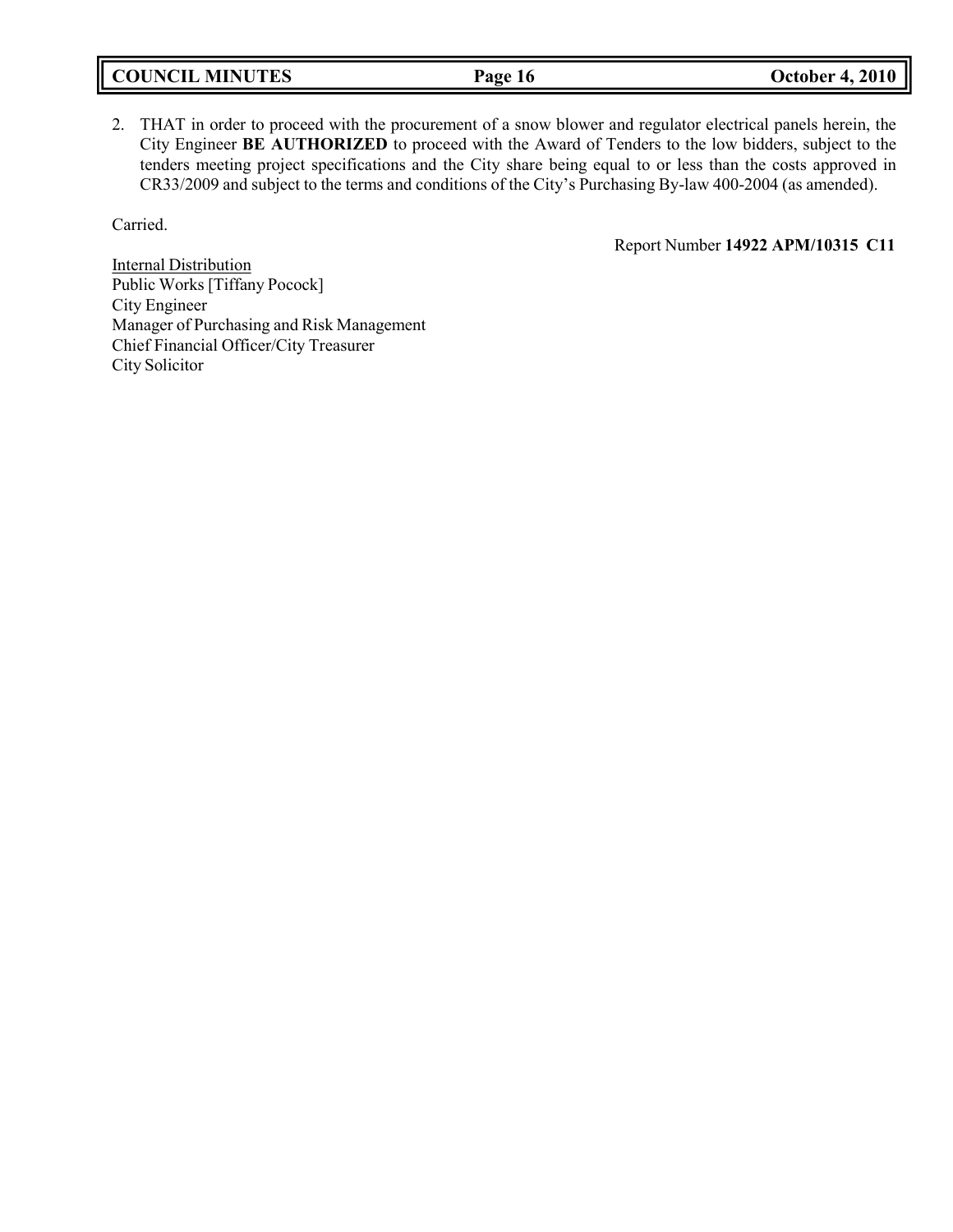**ADOPTED** by Council at its meeting held October 4, 2010 [**M287-2010** KK Windsor, Ontario, October 4, 2010

# **REPORT NO. 20** of the **Windsor Citizens' Crime Prevention Committee** of its meeting held September 8, 2010 In Room 402, 400 City Hall Square East

Present: Councillor Bill Marra, Chair Arlene Davis Tyson Jacob Heather Burton-Monahan Erika Rebello Chris Zelezney

Your Committee submits the following recommendations:

**WHEREAS** the Windsor Citizen's Crime Prevention Committee (WCCPC) has received a proposal for Citizen Based Crime Prevention from the Children's Safety Village; and

**WHEREAS** the Children's Safety Village has a submitted a project plan for exploring the potential to take over management and implementation of citizen based crime prevention including programs such as Neighbourhood Watch and Block Parent; and

**WHEREAS** the Windsor Police Service has expressed interest in working with the Children's Safety Village and the City of Windsor to reinvigorate citizen based crime prevention activities in Windsor; and

**WHEREAS** WCCPC believes that citizen based crime prevention is most effective when it involves all facets of the community; and

**WHEREAS** the Children's Safety Village has advised that they will require the addition of one temporary staff person to undertake the project plan; and

**WHEREAS** WCCPC has two funds totalling \$20,016 which are not currently allocated towards specific activities; therefore,

**THEREFORE BE IT RESOLVED** that Council **AUTHORIZE** the Chief Building Official to enter into negotiations with the Board of Directors of the Children's Safety Village as to the terms of contract for a project to explore the potential to take over management and implementation of citizen based crime prevention including programs such as Neighbourhood Watch and Block Parent; and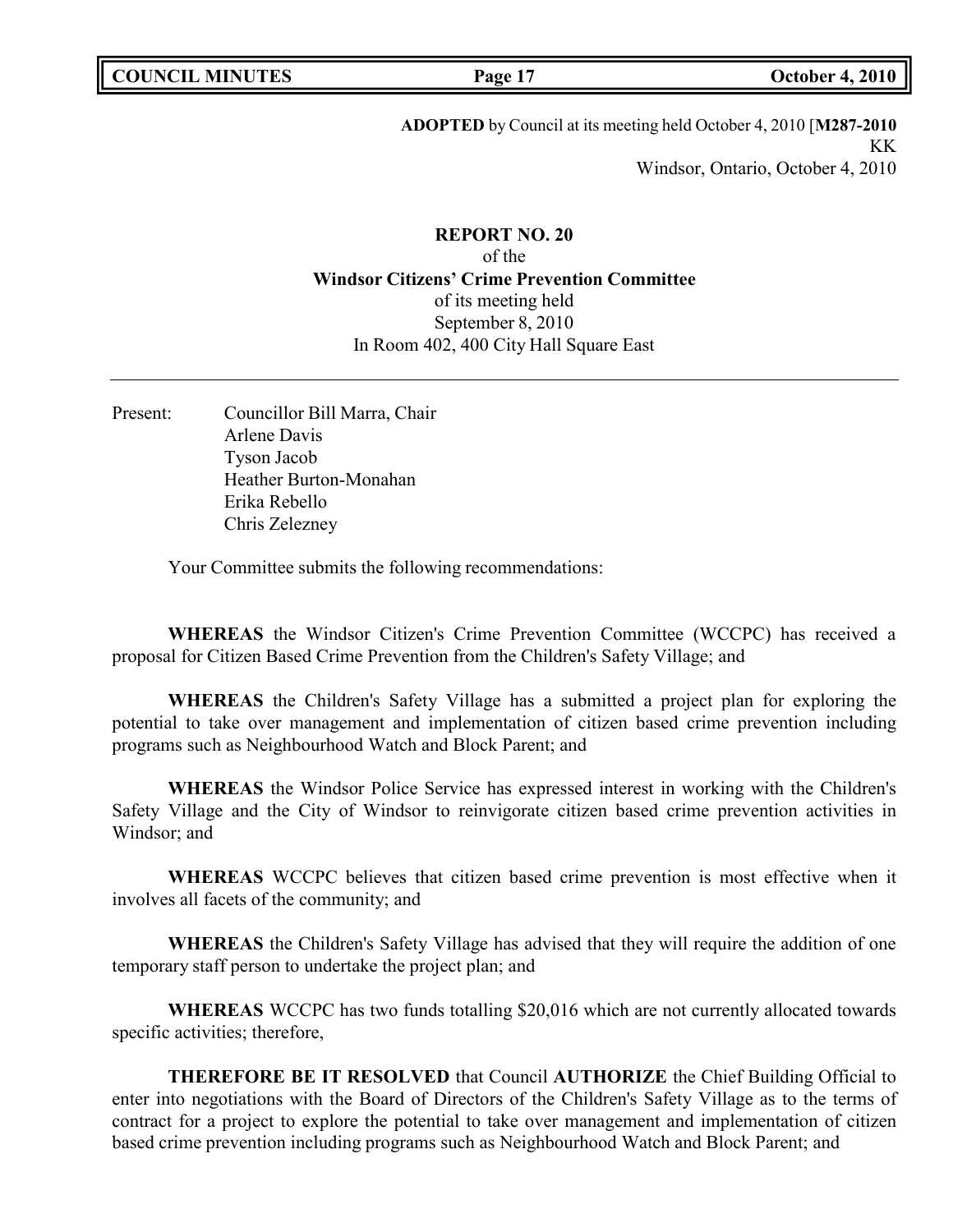**COUNCIL MINUTES Page 18 October 4, 2010**

That Council **AUTHORIZE** the Chief Administrative Officer and City Clerk to sign an agreement with the Children's Safety Village for an amount not to exceed \$20,000, satisfactory in form to the City Solicitor, in financial content to the City Treasurer and in technical content to the Chief Building Official; and

That Council **DIRECT** the Chief Building Official to ensure that the terms of any contract with Children's Safety Village include the requirement that any future financial or other support of citizen based crime prevention at Children's Safety Village be dependent upon acceptance by Council of a formal proposal during the 2011 budget cycle.

**NOTE:** The Crime Reduction and Prevention Program Proposal, Children's Safety Village of Windsor and Essex County, August 2010 is *attached.*

**CHAIR** 

COMMITTEE COORDINATOR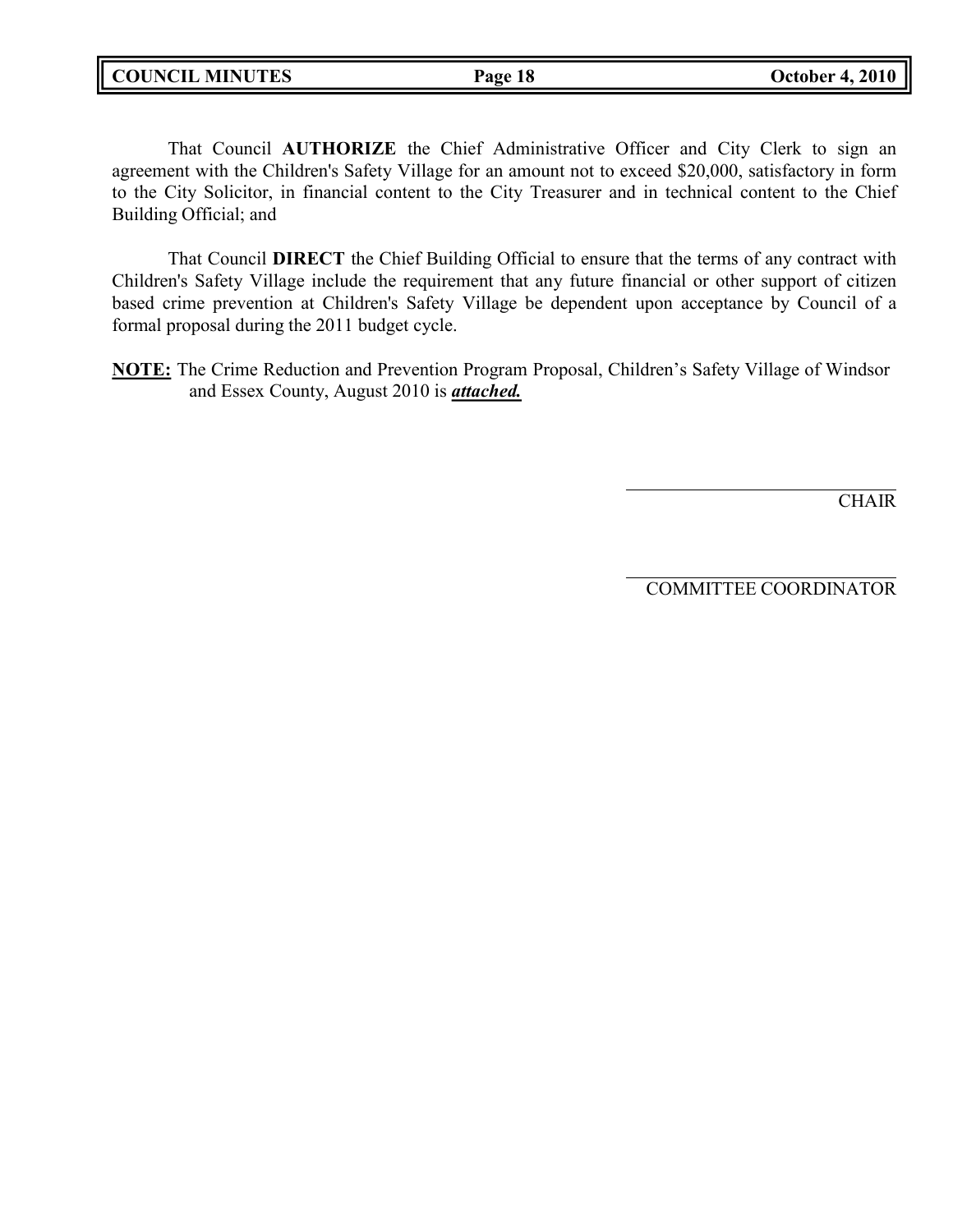| <b>COUNCIL MINUTES</b> |  |
|------------------------|--|
|------------------------|--|

**Page 19 October 4, 2010** 

**ADOPTED** by Council at its meeting held October 4, 2010 [**M288-2010**] VC/bm

# **SPECIAL MEETING OF COUNCIL – IN CAMERA October 4, 2010**

## **Meeting called to order at: 4:30 p.m.**

## **Members in Attendance:**

Mayor E. Francis Councillor D. Brister (arrives at 4:31 p.m.) Councillor D. Dilkens Councillor C. Postma Councillor R. Jones Councillor A. Halberstadt Councillor F. Valentinis Councillor B. Marra (arrives at 4:51 p.m.) Councillor P. Hatfield Councillor J. Gignac

## **Members Absent:**

Councillor K. Lewenza

## **Also in attendance:**

H. Reidel, Chief Administrative Officer

- R. Warsh, Community Development and Health Commissioner
- M. Sonego, City Engineer

G. Wilkki, City Solicitor

V. Critchley, City Clerk

- O. Colucci, Chief Financial Officer (arrives at 4:34 p.m.)
- T. Knight Lepain, Executive Initiatives Coordinator (Item 3)

W. Willis, Legal Counsel (Item 3)

# **Verbal Motion is presented by Councillor Gignac, seconded by Councillor Dilkens,**

# **to move in Camera for discussion of the following item(s):**

|  | <b>Subject</b>                                         | $h$ – Pursuant to Municipal<br>Act, 2001, as amended |
|--|--------------------------------------------------------|------------------------------------------------------|
|  | 1. $ $ al matter – about an identifiable individual(s) | 239(2)(b)                                            |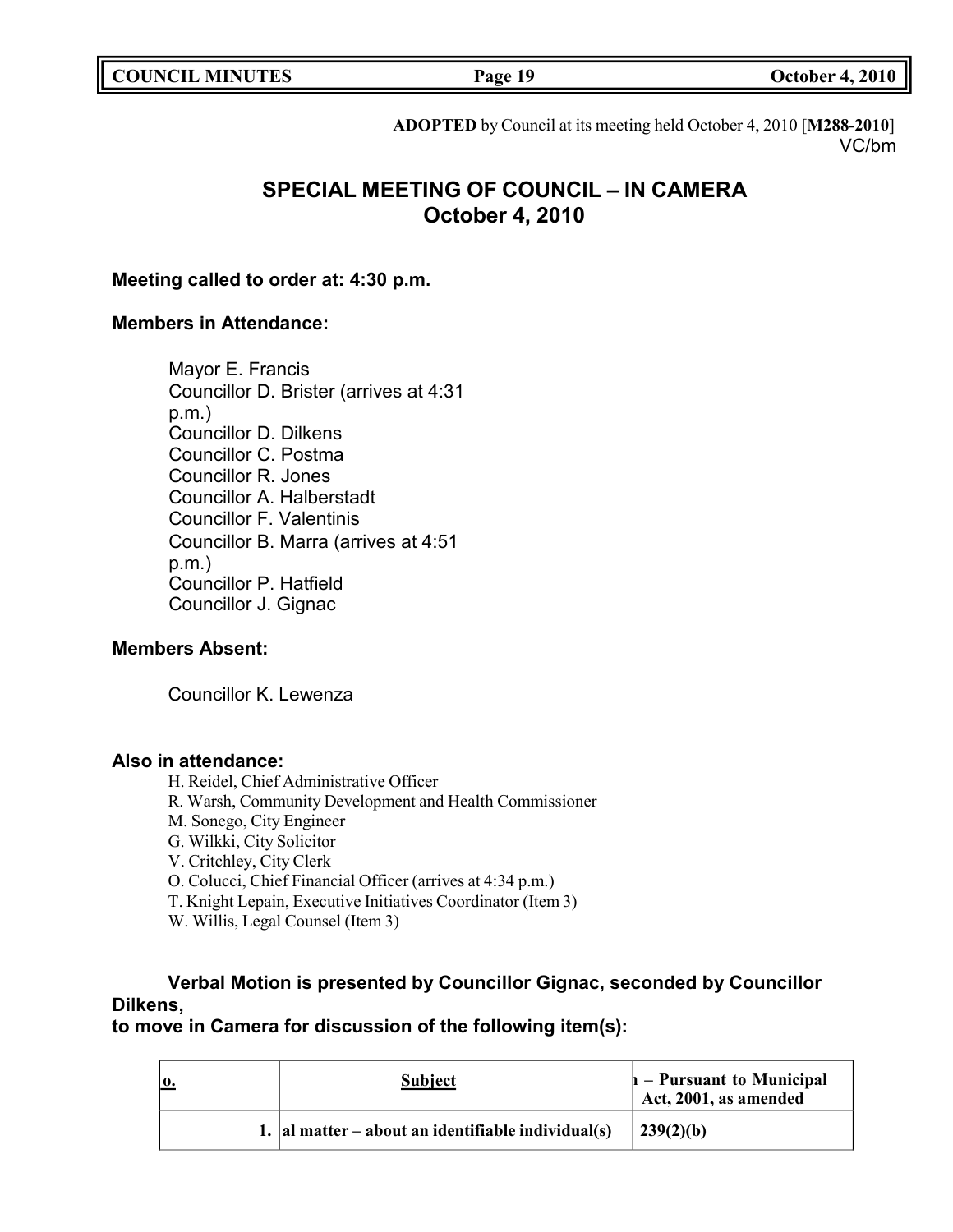| 2. $ ty$ matter – disposition of property - 239(2)(c)<br><b>DEFERRED</b>   |  |
|----------------------------------------------------------------------------|--|
| 3. matter – update on Capitol Theatre – verbal $\vert$ 239(2)(e)<br>report |  |

# **Motion Carried.**

# **Declarations of Pecuniary Interest:**

None disclosed.

**Discussion on the items of business. (Items 1 and 3)**

**Verbal Motion is presented by Councillor Dilkens, seconded by Councillor Valentinis,**

**to move back into public session.**

**Motion Carried.**

**Moved by Councillor Jones, seconded by Councillor Postma,**

# **THAT the Clerk BE DIRECTED to transmit the recommendation(s) contained in the report(s) discussed at the In-Camera Council Meeting held October 4, 2010 directly to Council for consideration at the next Regular Meeting.**

1. That the recommendation contained in the in-camera report from the Supervisor of Community Programming, Executive Director of Recreation and Culture and Community Development and Health Commissioner respecting a personal matter about an identifiable individual **BE APPROVED**.

2. That the recommendation contained in the in-camera report from the Senior Planner – Economic Development, City Planner, City Solicitor and City Engineer respecting a property matter – disposition of property **BE DEFERRED**.

3. That the verbal report from the Chief Administrative Officer and the Executive Initiatives Coordinator respecting a legal matter – update on Capitol Theatre **BE RECEIVED** and further that Administration **BE AUTHORIZED** to proceed in accordance with the verbal direction of Council.

# **Motion Carried.**

**Moved by Councillor Postma, seconded by Councillor Brister, That the special meeting of council held October 4, 2010 BE ADJOURNED. (Time: 4:55 p.m.)**

**Motion Carried.**